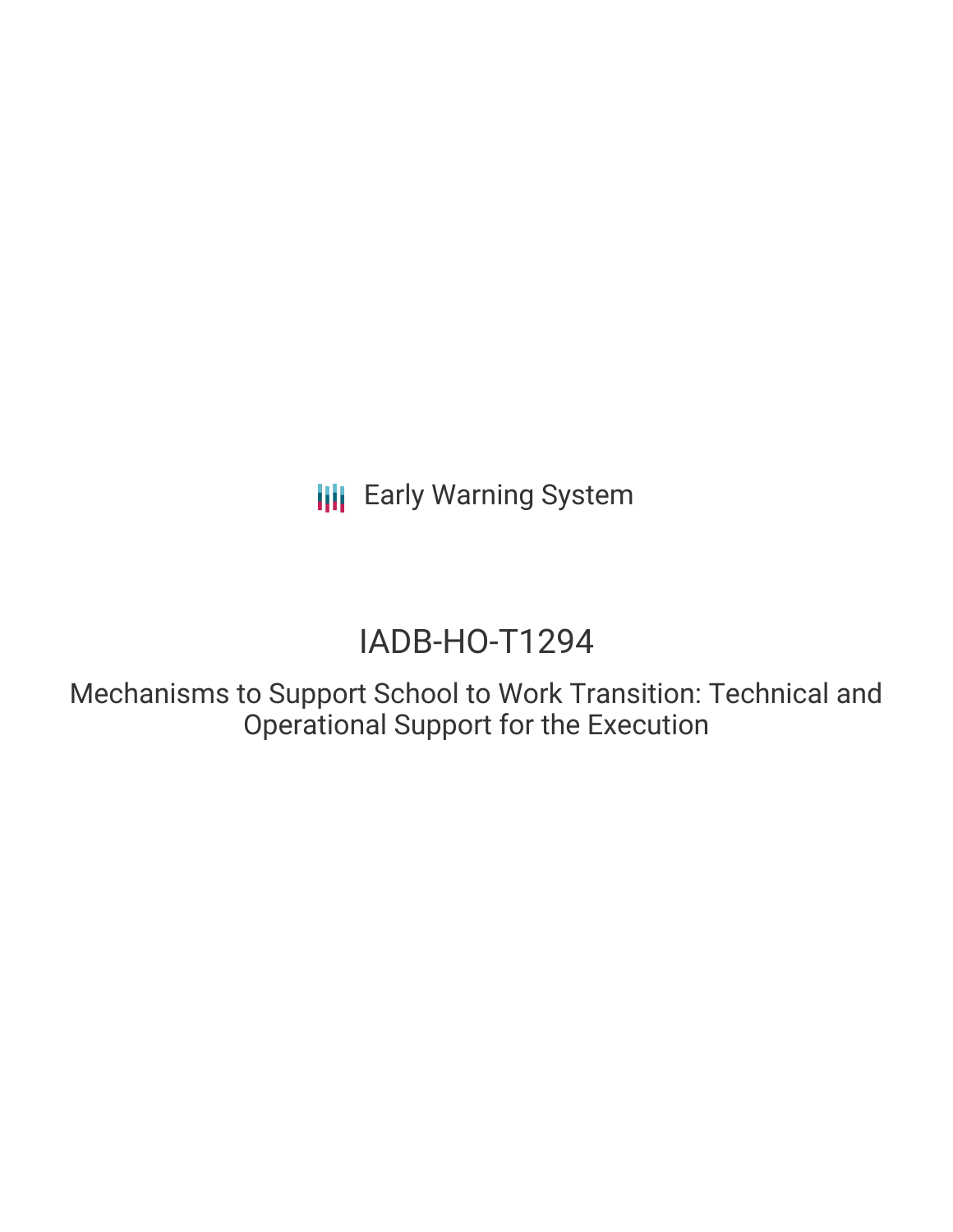

#### **Quick Facts**

| <b>Countries</b>               | Honduras                               |
|--------------------------------|----------------------------------------|
| <b>Financial Institutions</b>  | Inter-American Development Bank (IADB) |
| <b>Status</b>                  | Active                                 |
| <b>Bank Risk Rating</b>        | C                                      |
| <b>Voting Date</b>             | 2018-06-07                             |
| <b>Sectors</b>                 | <b>Education and Health</b>            |
| <b>Investment Type(s)</b>      | Grant                                  |
| <b>Investment Amount (USD)</b> | $$0.20$ million                        |
| <b>Grant Amount (USD)</b>      | $$0.20$ million                        |
| <b>Project Cost (USD)</b>      | $$0.20$ million                        |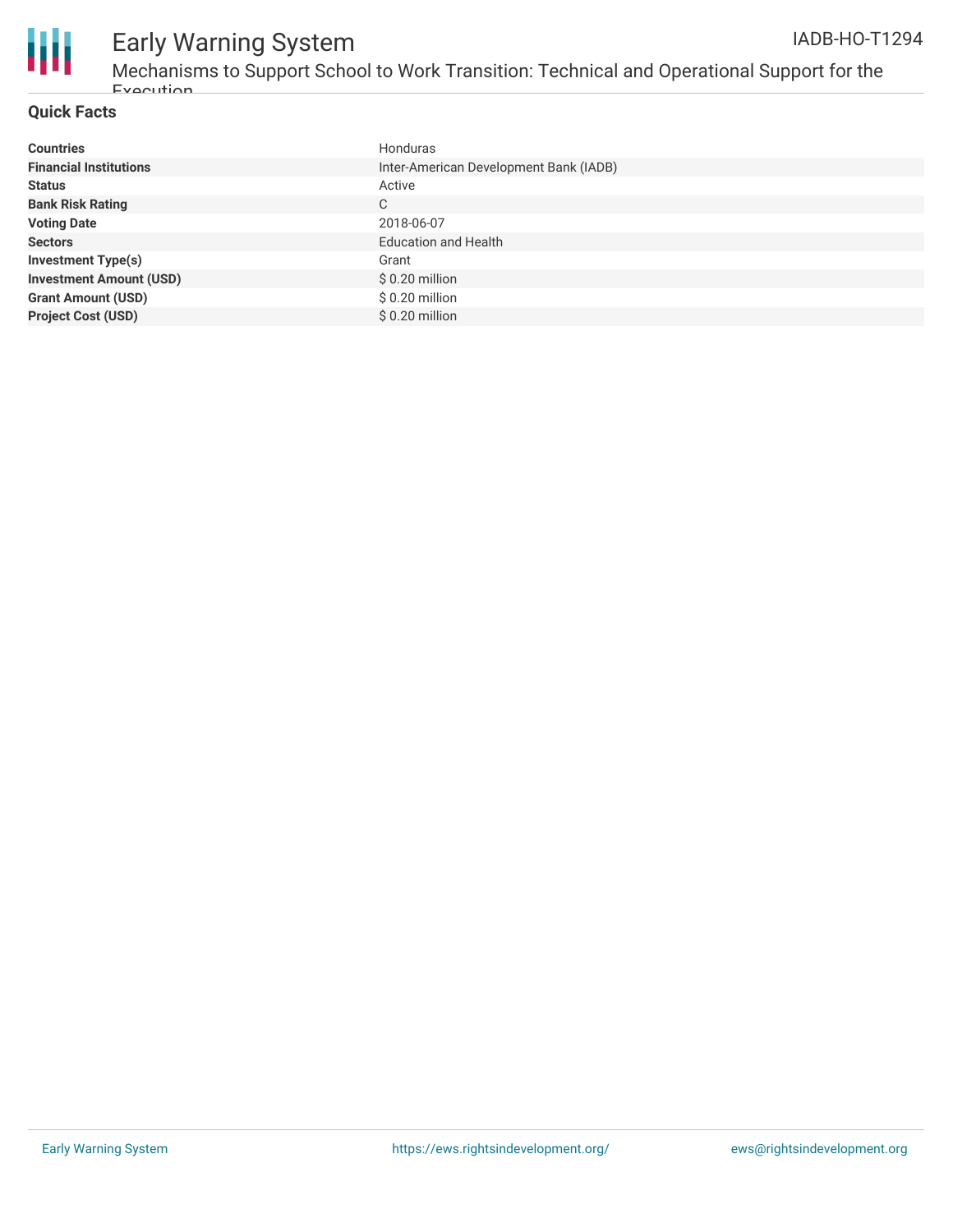



Mechanisms to Support School to Work Transition: Technical and Operational Support for the Execution

#### **Project Description**

According to the Inter-American Development Bank, the objective of this project is to provide technical and operational suport for the implementation of the program of Improvement of Educational Quality for the development of skills for life and work for young people in the third cycle of education.

In particular, the project will carry out the following activities:

- 1. the development of a framework for good teaching to guide the initial and in service teacher training
- 2. the development of a pilot program to implement an adaptive mathematics platform
- 3. support the SEDUC in the preparation of technical specifications for the digital transformation process
- 4. provide operational support to the Secretariat of Education of the State of Honduras (SEDUC) in order to monitor the loan HO-L1188.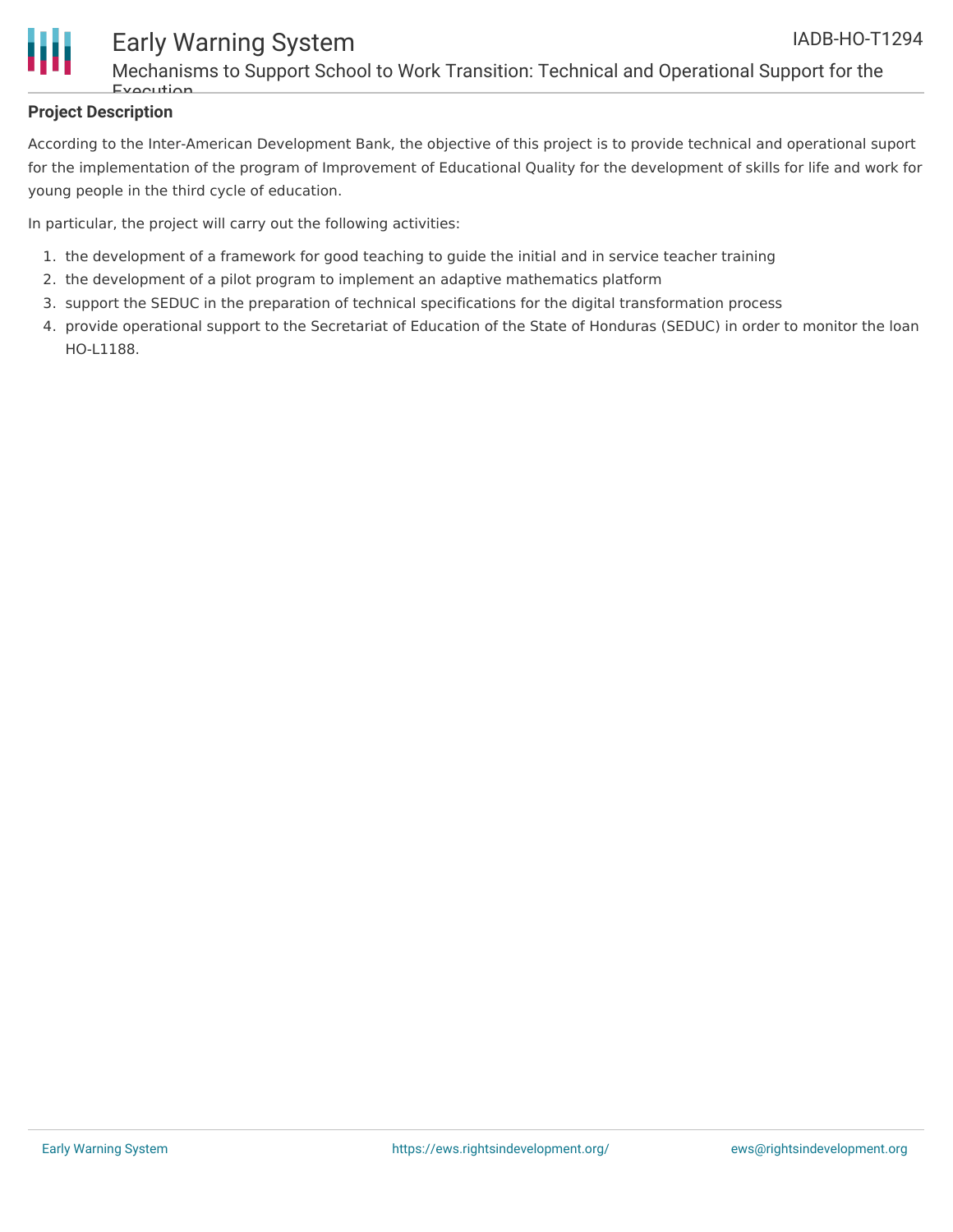

Mechanisms to Support School to Work Transition: Technical and Operational Support for the Execution

#### **Investment Description**

• Inter-American Development Bank (IADB)

Funds will come from the Bank's ordinary capital.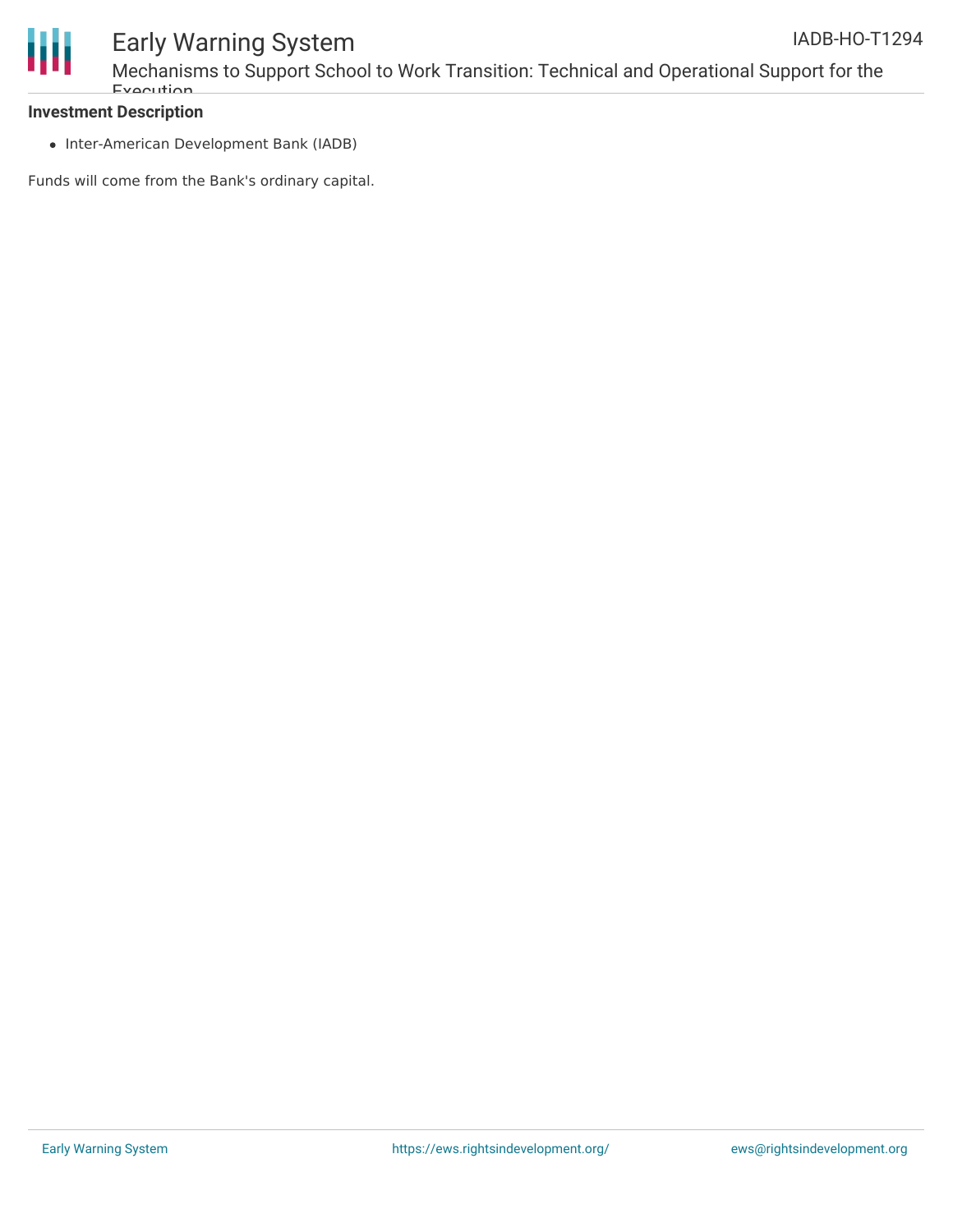

#### **Contact Information**

#### ACCOUNTABILITY MECHANISM OF IADB

The Independent Consultation and Investigation Mechanism (MICI) is the independent complaint mechanism and fact-finding body for people who have been or are likely to be adversely affected by an Inter-American Development Bank (IDB) or Inter-American Investment Corporation (IIC)-funded project. If you submit a complaint to MICI, they may assist you in addressing the problems you raised through a dispute-resolution process with those implementing the project and/or through an investigation to assess whether the IDB or IIC is following its own policies for preventing or mitigating harm to people or the environment. You can submit a complaint by sending an email to MICI@iadb.org. You can learn more about the MICI and how to file a complaint at http://www.iadb.org/en/mici/mici,1752.html (in English) or http://www.iadb.org/es/mici/mici,1752.html (Spanish).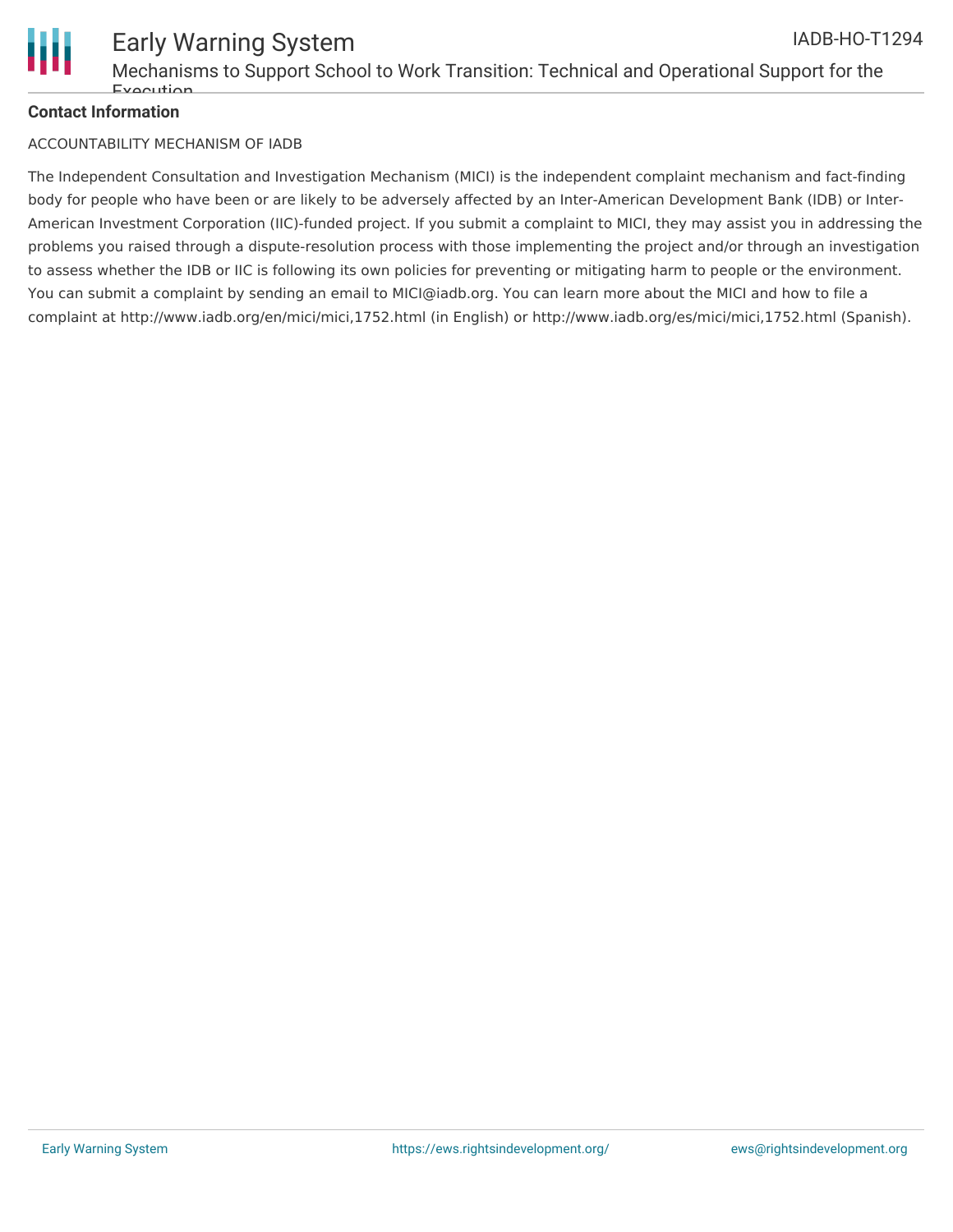

Mechanisms to Support School to Work Transition: Technical and Operational Support for the Execution IADB-HO-T1294

#### **Bank Documents**

• Technical [Cooperation](https://ewsdata.rightsindevelopment.org/projects/IADB-HO-T1294/) Abstract